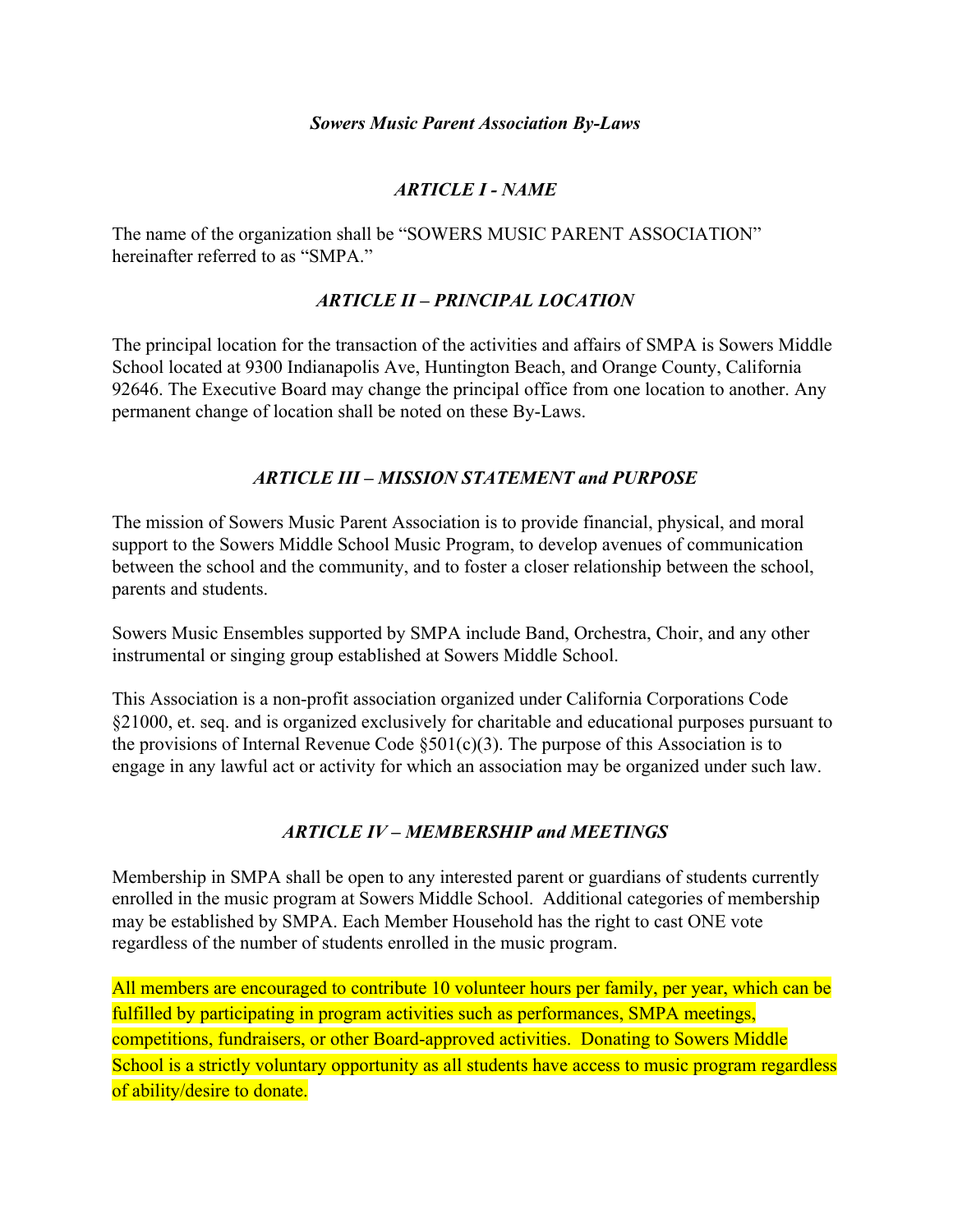### *ARTICLE V – FISCAL YEAR*

SMPA fiscal year shall begin August 1 and ends July 31. The Internal Revenue Employee Identification Number (EIN) for SMPA is 47-3748186

Financial records shall be submitted for audit within thirty days after the end of the fiscal year. If an audit is requested by the Huntington Beach City School District, thirty days written notice must be given, and the district shall pay any and all expenses incurred by the school district.

### *ARTICLE VI – EXECUTIVE BOARD OF DIRECTORS*

The Executive Board of Officers shall consist of the elected members responsible for activities within the organization (hereinafter referred to as the "Board").

Board Officers include: President

Vice President of Programs Vice President of Board Governance Treasurer Secretary

Officers will be elected annually for a twelve-month term, with term limits of two (2) consecutive years in the same position. Each Officer on the Board shall have one vote per position. The President-elect must have served at least one term in another position on the Executive Board or as a committee chairperson. Vice President of Programs will be a member who has a student(s) in any choral or instrumental program. No members from the same household shall hold the office of President and Treasurer at the same time.

## *ARTICLE VII – EXECUTIVE BOARD POWERS:*

The Board shall be vested with authority over the management and operation of SMPA. This authority shall include decisions concerning financial matters and authorization for payment of bills within the limits of the budget adopted by the General Membership during the annual approval process.

The Board will be responsible for decisions regarding the purchase of band equipment, loaning of SMPA property, payments, fundraising, transportation, lodging expenses and related activities. Board members shall present a report of expenditures to the general membership at each meeting. No advisor, instructor, staff, or member of SMPA, other than a duly authorized office of the Board, is authorized to commit SMPA to financial obligations, contracts or agreements without prior approval of the Board.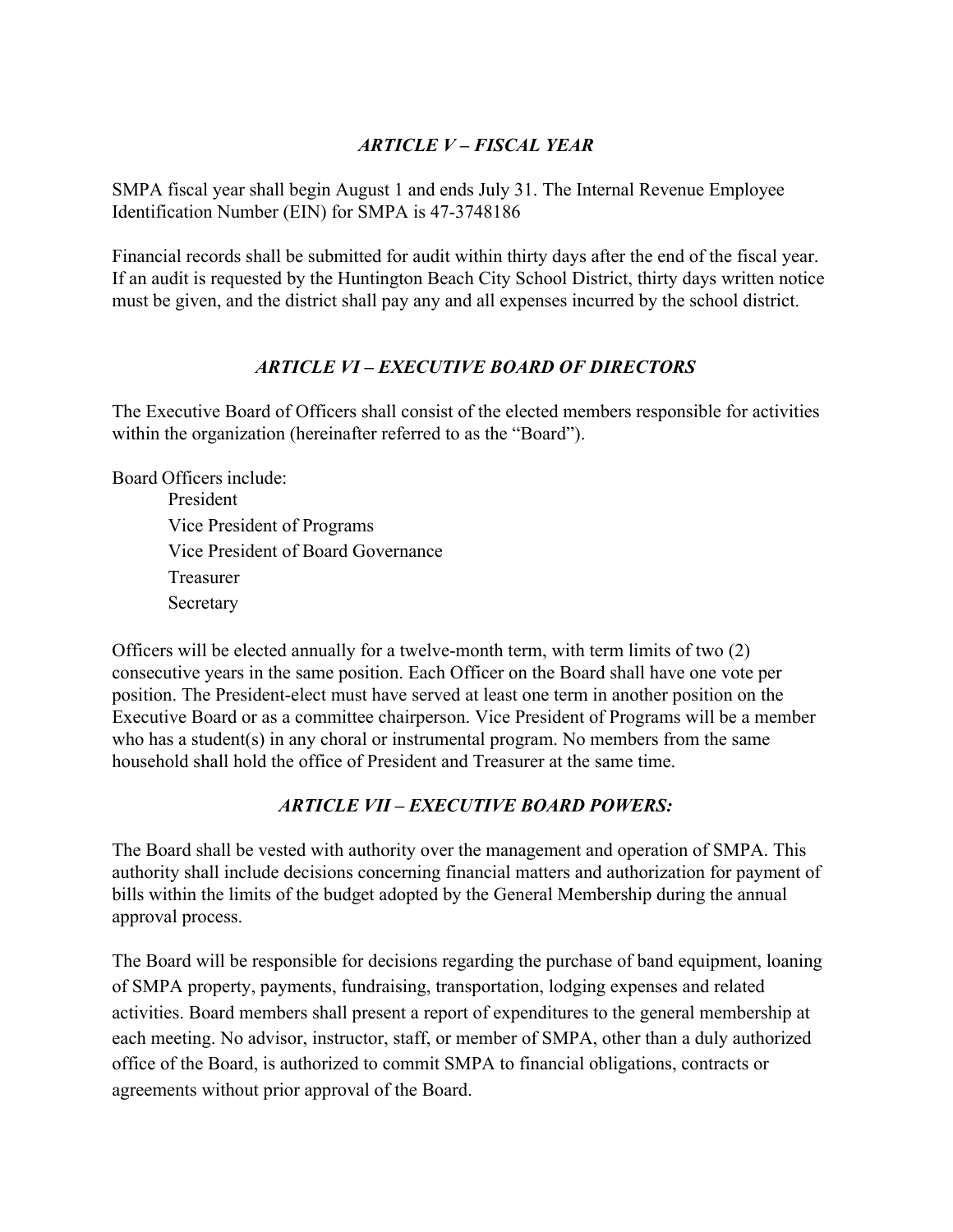- (a) Appointment and/or Removal of officers are governed by these by-laws. Officers will not be paid for their services.
- (b) All bills shall be reviewed by the President and/or leading Committee Chair and Treasurer, and paid by Treasurer, if approved.
- (c) Any bill exceeding their category amount in the annual budget by ten percent  $(10\%)$  must be approved by the Board and presented to the membership at the next meeting. Any changes to budget categories are to be submitted to the general membership and recorded in the Minutes.
- (d) Outgoing Board Officers shall be responsible for the transfer of the various effects (e.g. papers, files, CD's, notes, memos, etc.) of their offices on or before August 1.
- (e) Every member shall have the absolute right, at any reasonable time, to inspect all books, records, and documents of SMPA.

### *ARTICLE VIII– ELECTION OF OFFICERS*

The Executive Board shall appoint the Nominating Committee for the following years Executive Board. The President may not serve as a member of the Nominating Committee. Members must be in good standing and have attended at least two (2) SMPA meetings during the current school year. Members will be chosen from a cross-section of the entire membership and include representation from the 6th grade, 7<sup>th</sup> grade and 8<sup>th</sup> grade classes.

The Vice President of Board Governance will organize and act as Committee Chair of the Nominating Committee. No member shall serve on the Nominating Committee for more than (2) consecutive years unless there are insufficient members to serve. The President is prohibited from serving on the Nominating Committee in any capacity.

- (a) The slate of officers shall be presented by the Vice President of Board Governance in writing at the April Board meeting.
- (b) A written ballot will be created by the Vice President of Board Governance to be presented at the May meeting. The ballot will contain one name for each elected position and will have space for additional names in the event that there are nominations from the floor.
- (c) In the case of an uncontested election, members in good standing shall elect the slate of officers by voice vote. If there are contested positions, a secret paper ballot will be used.
- (d) When necessary, a committee of three people will be appointed by the Board for the purpose of distributing, collecting, and counting the written ballots. No current Board Member may serve on this committee.
- (e) Each family is entitled to one vote.
- (f) There will be no proxy voting. The Board will make provisions for absentee ballots if warranted by the circumstances. Members may request an absentee ballot if they are not able to attend the election, but still wish to place a vote. Requests for absentee ballots must be made to the Vice President of Board Governance two (2) weeks prior to the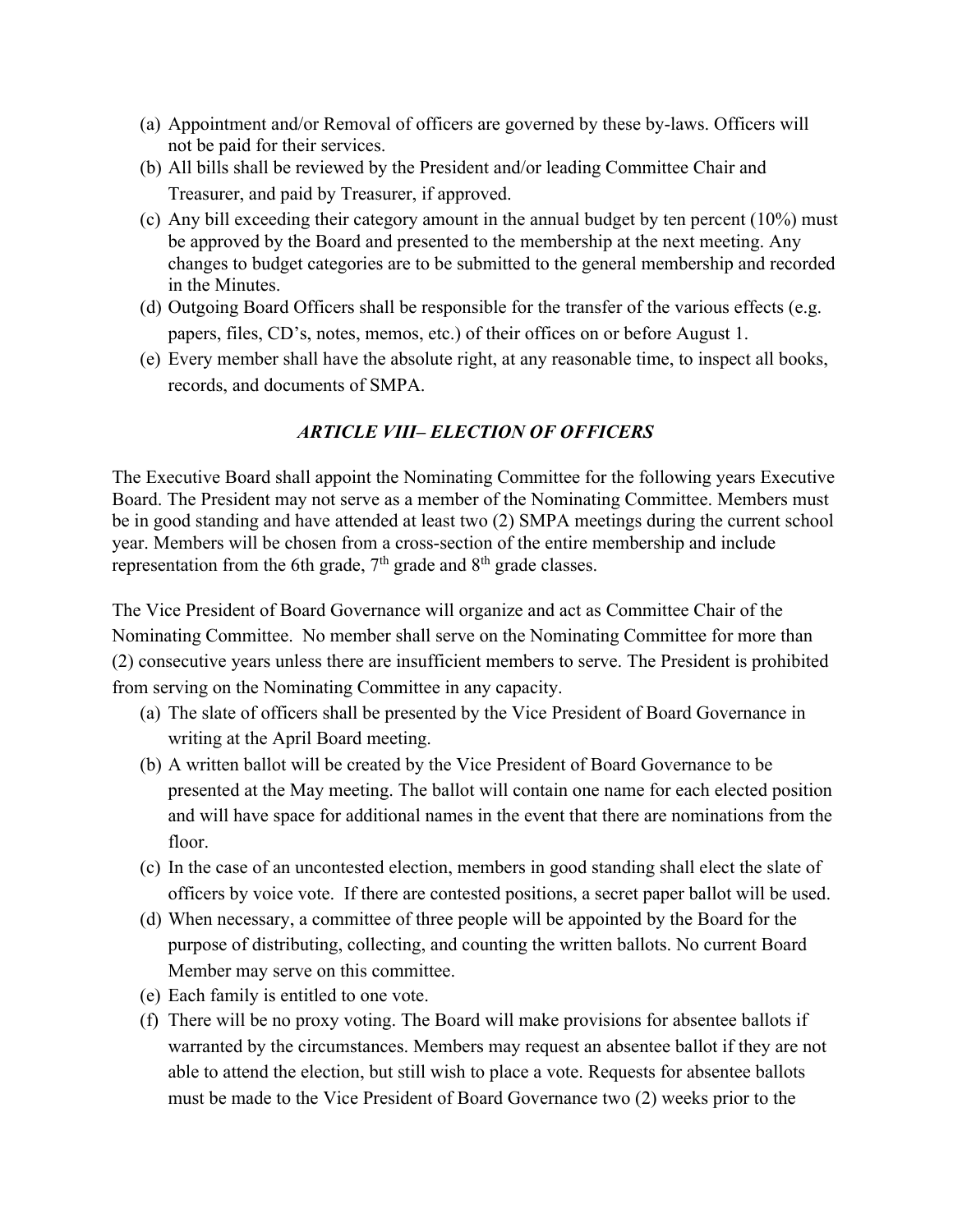scheduled election, with a deadline to submit by the start of the May election meeting, in order to be counted. Absentee ballots received after the May election meeting is in session will not be counted.

- (g) Candidates must win by a two-thirds majority of those members in attendance plus absentee ballots. If a two-thirds majority is not reached, new elections for the still-vacant positions will take place at the last (June) meeting of the fiscal year. Board positions will remain vacant, even if into the new fiscal year, until a two-thirds majority can be reached.
- (h) All records pertaining to elections, including written and absentee ballots, will be kept on file for one (1) calendar year, or until the following year's new Board of Officers have taken office, whichever happens last.

#### *ARTICLE IX- VACANCIES & TERMINATIONS*

A vacancy or vacancies on the Board shall exist on the occurrence of the following: (1) the death, removal or resignation of any Officer, or (2) the declaration by resolution of the Board of a vacancy of any office held by an Officer who has been declared of unsound mind by any order of the court, or convicted of a felony, or has been found by final order of judgement of any court to have breached a duty under Article 3 of Chapter 2 of the California Nonprofit Benefit Corporation Law.

- (a) Resignation: Except as provided in this subsection, any Officer may resign effective upon giving written notice to the President or the Secretary of the Association, unless such notice specifies a later time for the resignation to become effective.
- (b) Removal by Majority Vote: Upon a vote of the majority of the Officers, an Officer may be removed from office and replaced with or without cause. When an Officer fails to attend three consecutive meetings without adequate excuse, or when an Officer is not fulfilling the responsibilities of the office or engages in conduct which is determined to be injurious to the organization, the Executive Board of Officers may, by a two-thirds vote, take action.
- (c) Filling Vacancies: Any vacancy on the Board shall be filled by the remainder of the term by appointment of the remaining Board Officers (ADDENDUM: or by SMPA member in good standing, voted in unanimously by current Board and winning a twothirds majority vote of SMPA members in attendance at meeting approximately 1 month after nominee is named.)
- (d) All Board Officers and Committee Chairpersons are subject to confidentiality at ALL board meetings at ALL locations. Subject to disciplinary actions or removal by the Board, Instrumental and Choral Directors, or School Administrator, if confidentiality is compromised.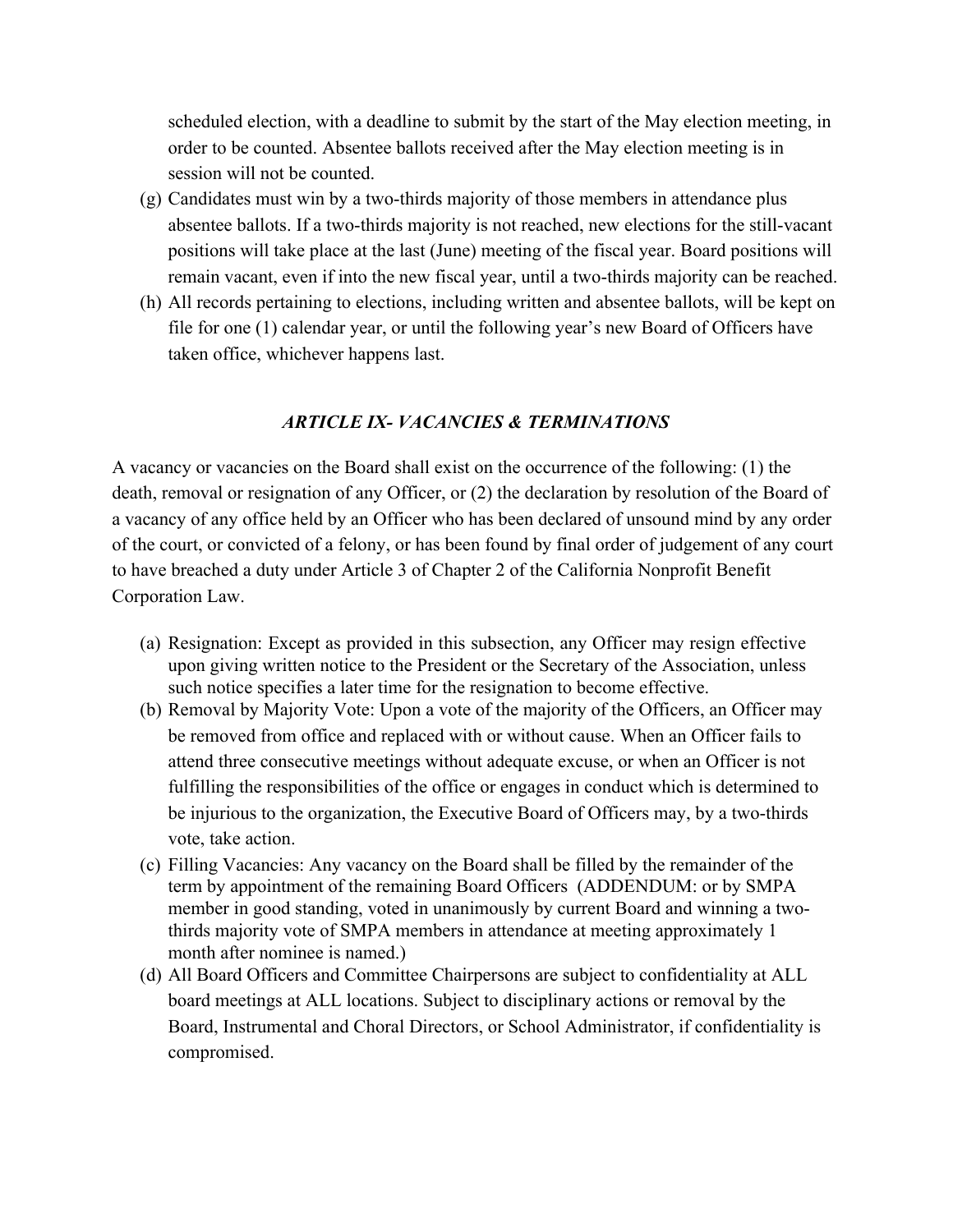## *ARTICLE X- DUTIES OF ELECTED OFFICER*

PRESIDENT shall:

- Preside over all Executive Board and General Membership meetings except meetings of the nominating and by-law committees. Develop agendas for meetings in concert with Vice Presidents and Committee Chairs when department-specific themes and activities are pertinent.
- Designate one of the Vice Presidents to preside over meetings in which the President cannot be in attendance.
- Act as an ex-officio member of any and all committees, except nominating committee. Make sure each committee has a chairperson, and stay in touch with chairpersons to be sure that their work is carried out; identify committee recommendations that should be presented to the full membership.
- Coordinate reports on the general condition and organization of all activities of SMPA with corresponding Board Officer(s) and Committee Chairperson(s).
- Ensure that Board matters are handled properly, including preparation of pre-meeting materials, committee functioning, and recruitment and orientation of new Board members.
- Act as liaison between SMPA, parent members, and the School Administrator.
- Have check signing privileges on all SMPA accounts.
- Perform any other duties as may be prescribed by the Board or these bylaws.

VICE PRESIDENT OF PROGRAMS shall:

- Act as liaison between SMPA, all music group Parent Representatives, and Director(s).
- $\bullet$  Coordinate all concerts, trips, and activities with the Director(s), including when multiple groups are performing together.
- Oversee and monitor Parent Representatives for each music group, i.e. choirs, bands, MIT, etc., and any committees formed by them. Ensure "Remind Me" texts are sent.
- Assist the Director(s) in the preparation of reports of pertinent activities for presentation to the Board and general membership, when necessary.
- Assist Directors with recruiting volunteers via "Sign Up" website
- Ensure Chaperones are secured, checked-in, and trained for all events.
- Coordinate the procurement of props and performance materials.
- In the absence of the President, perform the duties of the President.
- Perform any other duties as may be prescribed by the Board or these bylaws.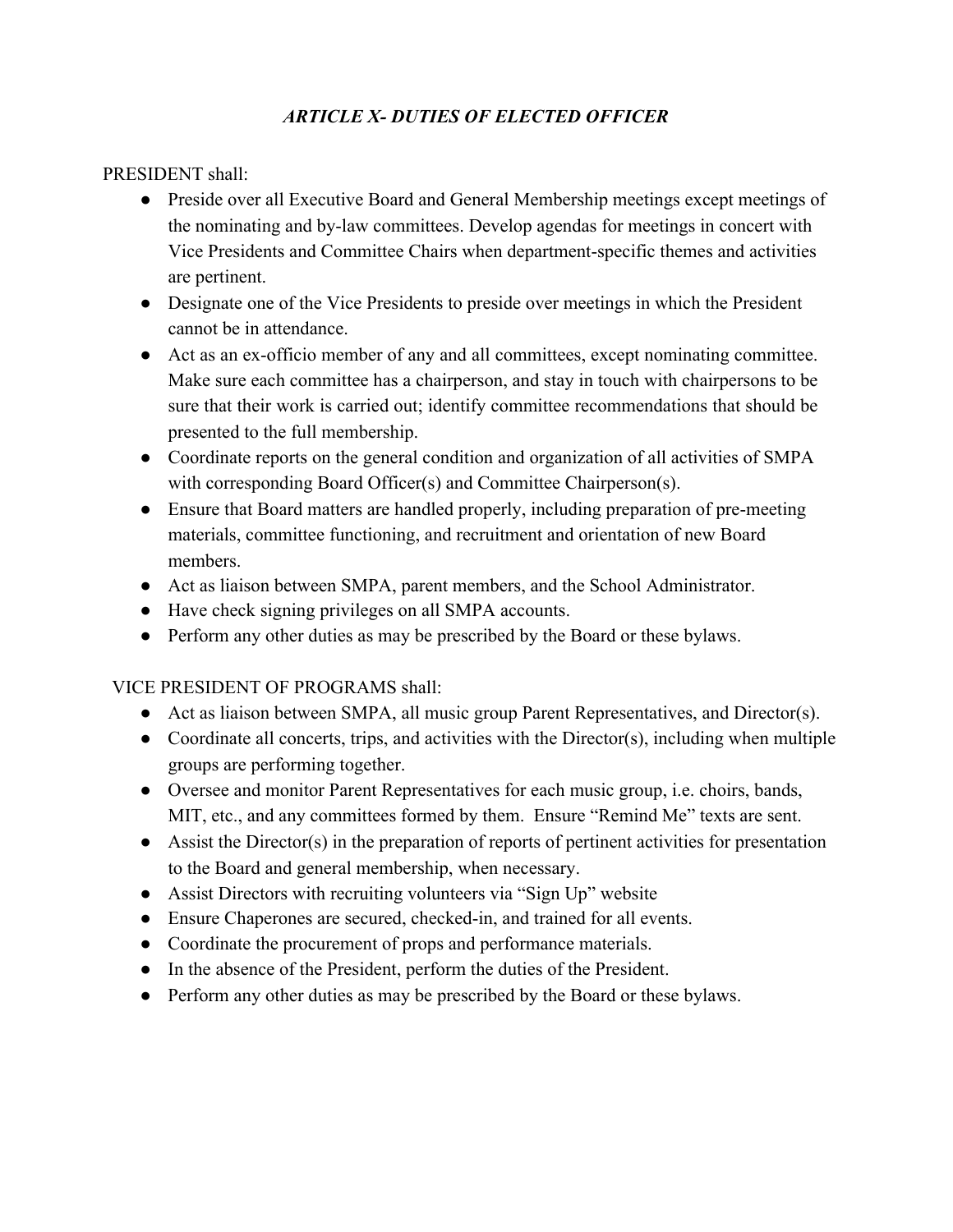#### VICE PRESIDENT OF BOARD GOVERNANCE shall:

- Be responsible for the general affairs of the Board, including evaluating the performance of individual members and the Board as a whole.
- Keep meetings on-track, following meeting agendas and time limits set for each agenda item, following Robert's Rules of Order.
- Conduct orientation sessions for new Board members and to organize training sessions for the entire Board.
- Prepare priorities for Board composition, review and recommend position descriptions detailing responsibilities of and expectations for Board members and chairpersons.
- Organize and act as Chairperson of the Nominating Committee.
- Meet with prospective Board members and recommend candidates to the Board.
- Recommend a slate of officers to the Board.
- Suggest new, non-Board individuals for committee membership.
- Organize and act as Chairperson of the Bylaws Revision Committee.
- Review the bylaws annually, and with Bylaws Revision Committee, recommend any needed changes to the full membership.
- Present a true and correct copy of revised and approved bylaws, including all amendments, to Secretary for attachment to the official records of the Association at the principal office of the Association.
- Support the Board and committees in adhering to the organization's bylaws and Robert's Rules of Order, as well as mitigate conflicts of interest in the Board's operations and activities.
- In the absence of the President, perform the duties of the President.
- Perform any other duties as may be prescribed by the Board or these bylaws.

### TREASURER shall:

- Be responsible for the handling and accounting of SMPA funds
	- Receive all monies, provide a receipt as needed, and deposit monies immediately in the name of the association in the SMPA bank account.
	- Keep an accurate record of all student contributions made by group and category.
	- Receive and retain a copy of the deposit slip for any deposit made.
	- Record all income and expense in the SMPA accounting software.
	- Be an authorized signatory on all bank accounts.
	- Pay all bills as authorized by the executive board or the association and on receipt of the authorization for payment signed by the President and the Secretary.
	- Reconcile the bank accounts monthly.
	- Make timely disbursements within the budgeted guidelines.
	- Secure two (2) authorized signatures on all checks.
- Contact the bank to secure signatures of all authorized signatories on all accounts with the bank immediately upon taking office.
- Chair the budget meeting and help prepare a balanced budget for approval at the June Membership meeting.
- Present a financial summary at all Board and general membership meetings.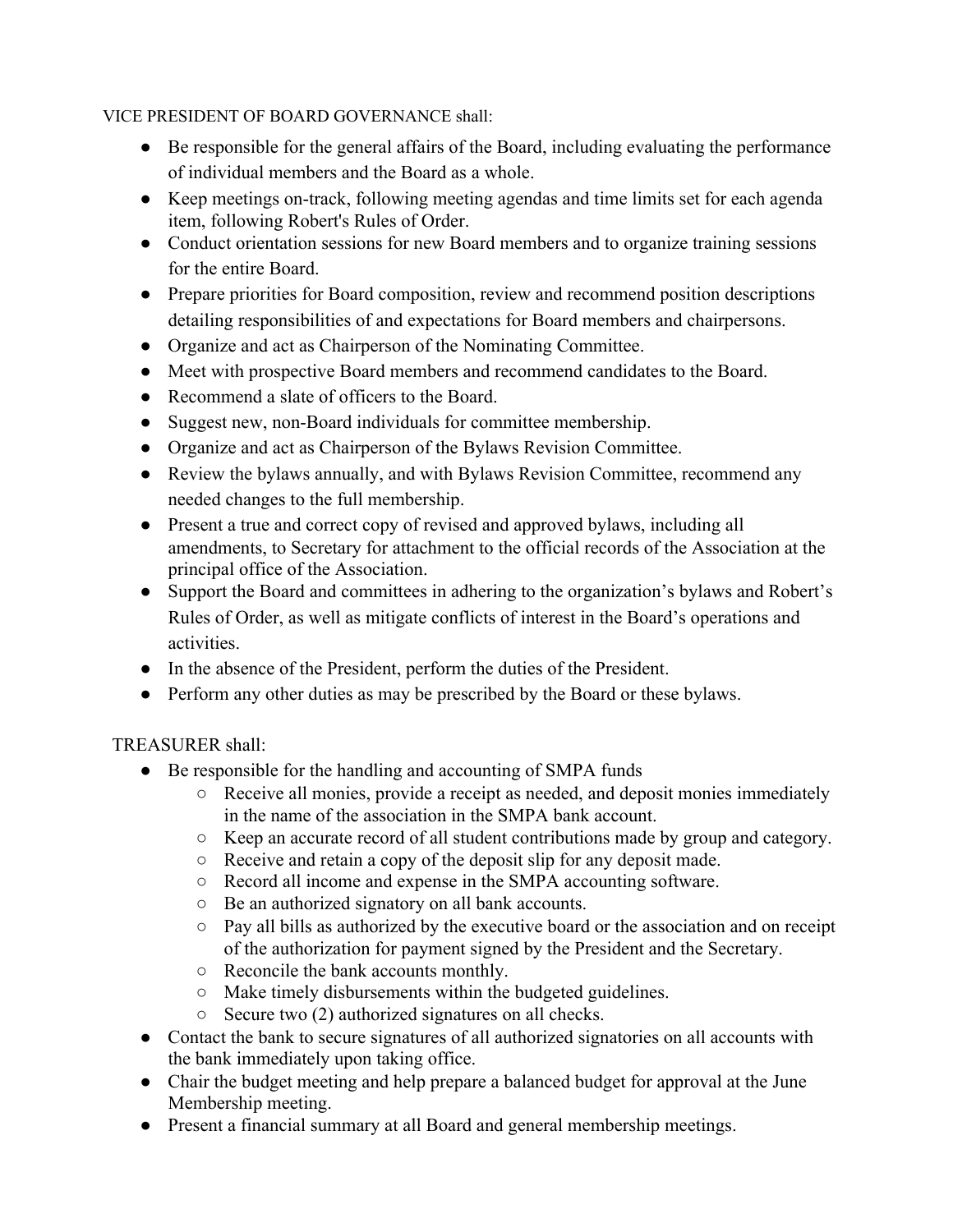- Be responsible for the preparation of the annual tax return.
- Perform any other duties as may be prescribed by the Board or these bylaws.
- The Treasurer must be bondable and, if required by the Executive Board, must provide a bond at SMPA's expense.

#### SECRETARY shall:

- Keep the written minutes of the Board and general meetings.
- Prepare a list of unfinished business items for the President, assisting in the preparation of meeting agendas.
- Have a copy of the bylaws, minutes of previous meetings with all documents enumerated therein, list of all committees, and an up-to-date list of all members available at each meeting.
- Read the minutes of any previous meeting when called upon to do so.
- Distribute meeting minutes to all members within one (1) week of the meeting.
- Make all corrections to the official minutes.
- Enter all amendments to the bylaws.
- Confidentially store all election ballots, including absentee ballots, for a period of one (1) year following elections, or until new Board of Officers take office, whichever occurs last.
- Coordinate with the Vice President of Communications in maintaining the SMPA member database, and track members and their attendance at meetings and activities in the execution of mandatory volunteer hours.
- Notify and garner approval from the Directors and School Administrator when sending email communication using the membership database.
- Have check signing privileges on both the student and general bank accounts.
- Perform any other duties as may be prescribed by the Board or these bylaws.

## *ARTICLE XI – COMMITTEES and CHAIRPERSONS*

The Board and Directors shall appoint the following Chairpersons, and any additional committees or Chairpersons, as seen necessary:

Communications Chair Fundraising Chair Clothing Chair Photographer/Videographer Musical Producer Webmaster Transportation Chair Hospitality Chair Concessions Chair Auditor Concert Tickets Chair McKenna Claire Foundation Chair Brochures/Programs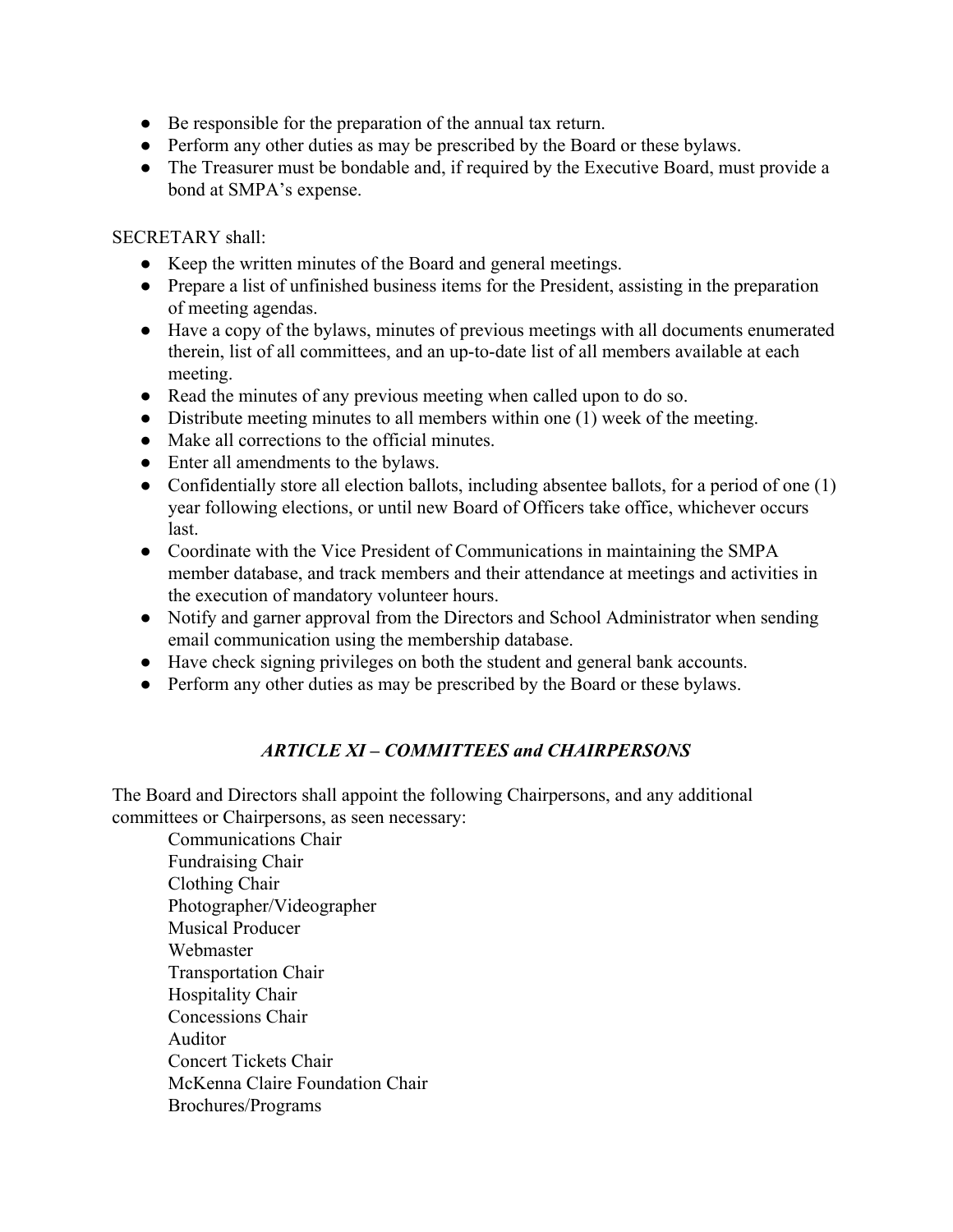Each chairperson may select a committee, if necessary.

#### DUTIES:

COMMUNICATIONS: Coordinate with Directors to determine communication plan for events and activities. May draft email requests for volunteers for program events. Coordinate with the Secretary in maintaining the SMPA member database, and track members and their attendance at meetings and activities in the execution of mandatory volunteer hours. Notify and garner approval from the Director(s) and School Administrator when sending email communication using the membership database. Execute all necessary SMPA correspondence regarding SMPA activities, requirements, deadlines, etc. and notify webmaster if site needs additional info. Create and maintain email distribution list for SMPA general membership. Maintain and update SMPA Facebook page with events, fundraisers, recognition. Maintain and update SMPA Instagram page with program pictures and videos.

FUNDRAISING: Establish a fundraising plan that incorporates a series of appropriate vehicles, such as special events, direct donation, product and ticket sales, etc. Be responsible for all fundraising activities, overseeing and monitoring any and all sub-committees formed for fundraising purposes, i.e. Family Dinner Nights, McKenna Claire Foundation, seasonal sales, etc. Monitor fundraising efforts to ensure ethical practices, and that donors are thanked and acknowledged appropriately, and that fundraising efforts are cost-effective.

CLOTHING: Responsible to help select, procure, and fit any items worn by students and parent volunteers including costumes, spirit wear, etc., including mid-year enrollees.·

MUSICAL PRODUCER(S): Assists the Director and the APA Staff in all aspects of planning and executing the annual musical. (would prefer 2)

WEBMASTER: Responsible for maintaining and keeping the website current and up-to-date at all times and make changes as requested by the President or the Board or Director.

HOSPITALITY: Responsible for providing food/refreshments for SMPA and student ensemble related activities when requested by the Director. Such activities include but not limited to special rehearsals or events.

CONCESSIONS CHAIR: Responsible for providing food/refreshments for sale at Sowers Music performances/concerts, as directed by SMPA and Directors.

AUDITOR: Provide accountability for the nonprofit's independent audit. Where applicable, may also make sure that revisions or recommendations, such as about the organization's internal controls, are indeed implemented. May also serve as the financial "ombudsperson" for the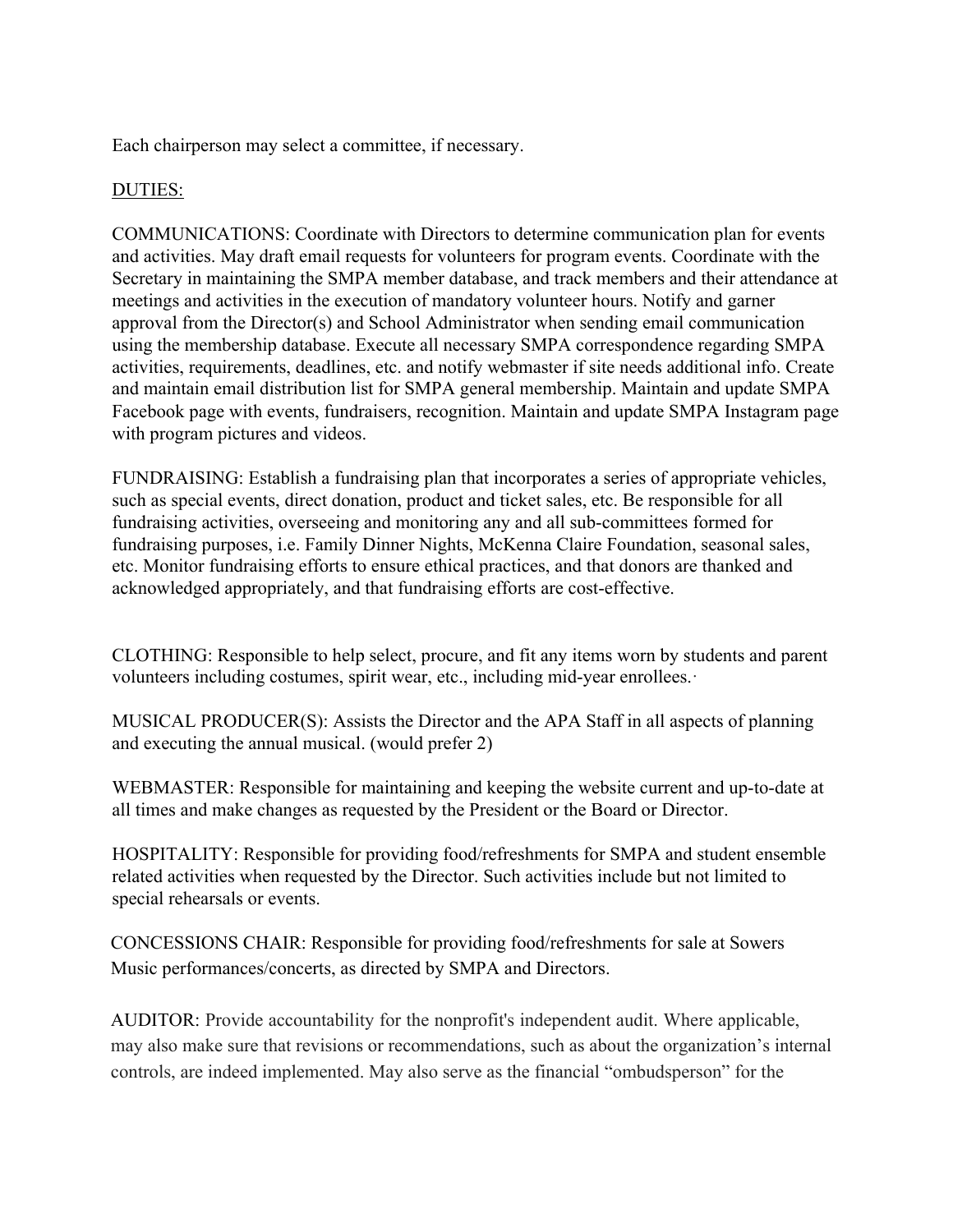nonprofit, and if so, specifically charged with the responsibility to address complaints about financial mismanagement, and authority to review complaints about financial mismanagement.

CONCERT TICKETS CHAIR: Sets up online ticket sales via "seat yourself" site, or produces paper tickets should we decide to sell tickets by pre-order, will-call, or at the event.

MCKENNA CLAIRE FOUNDATION CHAIR: Helps facilitate Golf Ball Drop fundraiser in partnership with this foundation to help find cure for pediatric brain cancer. McKenna Claire would have participated in Sowers Music programs.

BROCHURES/PROGRAMS: Uses templates to create paper programs for performances and/or Musical.

CLASS PARENT REPRESENTATIVES: (appointed by Music Directors)

Basically, a room-parent that acts as a "go-to person" for the directors. Communicates with and recruits parents to fill volunteer needs for their class performances. Sets up and sends out remind texts. Gets to know students and parents to help foster a family feeling in music department.

**Viking Choir-** Sends "remind" texts to Viking Choir. Needs to attend viking choir performances and events pertaining to viking choir so their volunteers have a check-in person. Communicates with and assists clothing chair regarding viking choir costuming. Supports Mr. Tan with needs regarding this class.

**Uptown Girls-** Sends "remind" texts to Uptown Girls. Needs to attend Uptown Girls Performances and events pertaining to Uptown girls so their volunteers have a check-in person. Communicates with and assists clothing chair regarding Uptown girls costuming. Supports Mr. Tan with needs regarding this class.

**Mixed Melodies-** Sends "remind" texts to Uptown Girls. Needs to attend Uptown Girls Performances and events pertaining to Uptown girls so their volunteers have a check-in person. Communicates with and assists clothing chair regarding Uptown girls costuming. Supports Mr. Tan with needs regarding this class.

**Wind Ensemble-** Sends "remind" texts to Wind Ensemble. Needs to attend Wind Ensemble Performances and events pertaining to Wind Ensemble so their volunteers have a check-in person. Communicates with and assists clothing chair regarding Wind Ensemble costuming. Supports Mrs. Ivey with needs regarding this class, including maintenance and repair.

**Orchestra-** Sends "remind" texts to Orchestra. Needs to attend Orchestra Performances and events pertaining to Orchestra so their volunteers have a check-in person. Communicates with and assists clothing chair regarding Orchestra costuming. Supports Mrs. Ivey with needs regarding this class, including maintenance and repair.

**MIT-** Sends "remind" texts to MIT. Needs to attend all MIT performances and events pertaining to MIT so their volunteers have a check-in person. Communicates with and assists clothing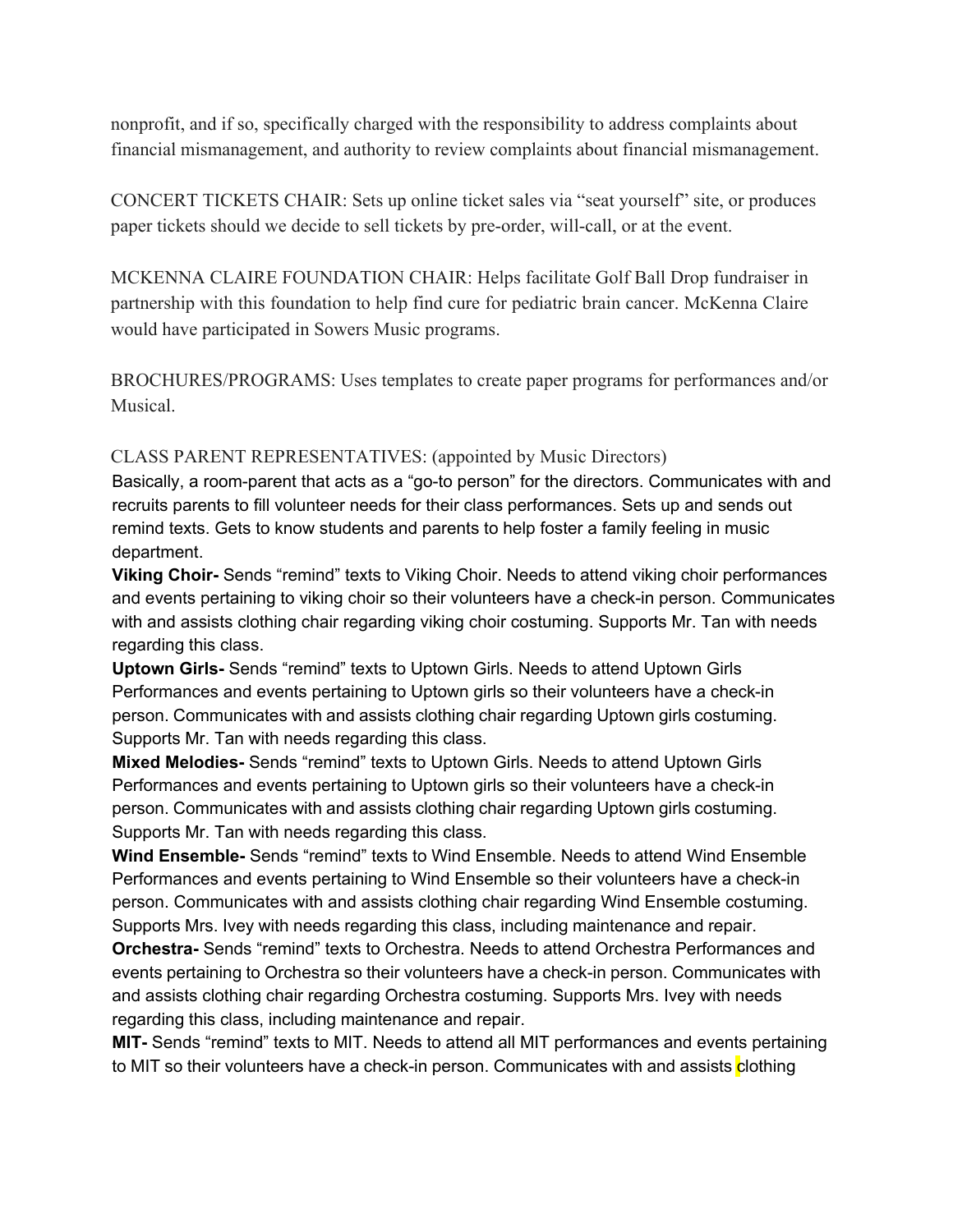chair regarding MIT costuming. Supports Mrs. Ivey with needs regarding this class, including maintenance and repair.

**Guitar-** Sends "remind" texts to Guitar. Needs to attend all Guitar performances and events pertaining to Guitar so their volunteers have a check-in person. Communicates with and assists clothing chair regarding Guitar costuming. Supports Mrs. Ivey with needs regarding this class, including maintenance and repair. (Please try to recruit one or more Dads to chaperone your events)

**Drumline -** Sends "remind" texts to Drumline. Needs to attend all Drumline performances and events pertaining to Drumline so their volunteers have a check-in person. Communicates with and assists clothing chair regarding Drumline costuming. Supports Mrs. Ivey with needs regarding this class, including maintenance and repair.

# *ARTICLE XII – MEETINGS*

There will be at least two executive board meetings per year including: a budget meeting to be held before the start of the school year (August) and a meeting at the end of the school year (June/July) to finish all business and reconcile all financial endeavors.

There will be a special SMPA General Membership meeting held in September for all parents with children in the Sowers Music Program. At this time, the budget, requested donations, and planned fundraising will be presented for approval.

There will be regular SMPA general meetings held every 4-6 weeks at Sowers Middle School where upcoming events will be discussed and planned. Elections of the Executive Board of Officers will be held at the general membership meeting in May, and again in June, if an additional vote is required.

A special meeting of the SMPA Association Members may be called at any time by the Board, or the President, or by 10 or more Members of the Association.

- a. A special meeting shall be called by written request, e-mail or telephone, specifying the general nature of the business proposed to be transacted, and submitted to the Board. The Board Member receiving the request shall cause notice to be given promptly to the Members entitled to vote, stating that a meeting will be held at a specified time and date.
- b. No business other than the business, the general nature of which was set forth in the notice of the meeting, may be transacted at a special meeting.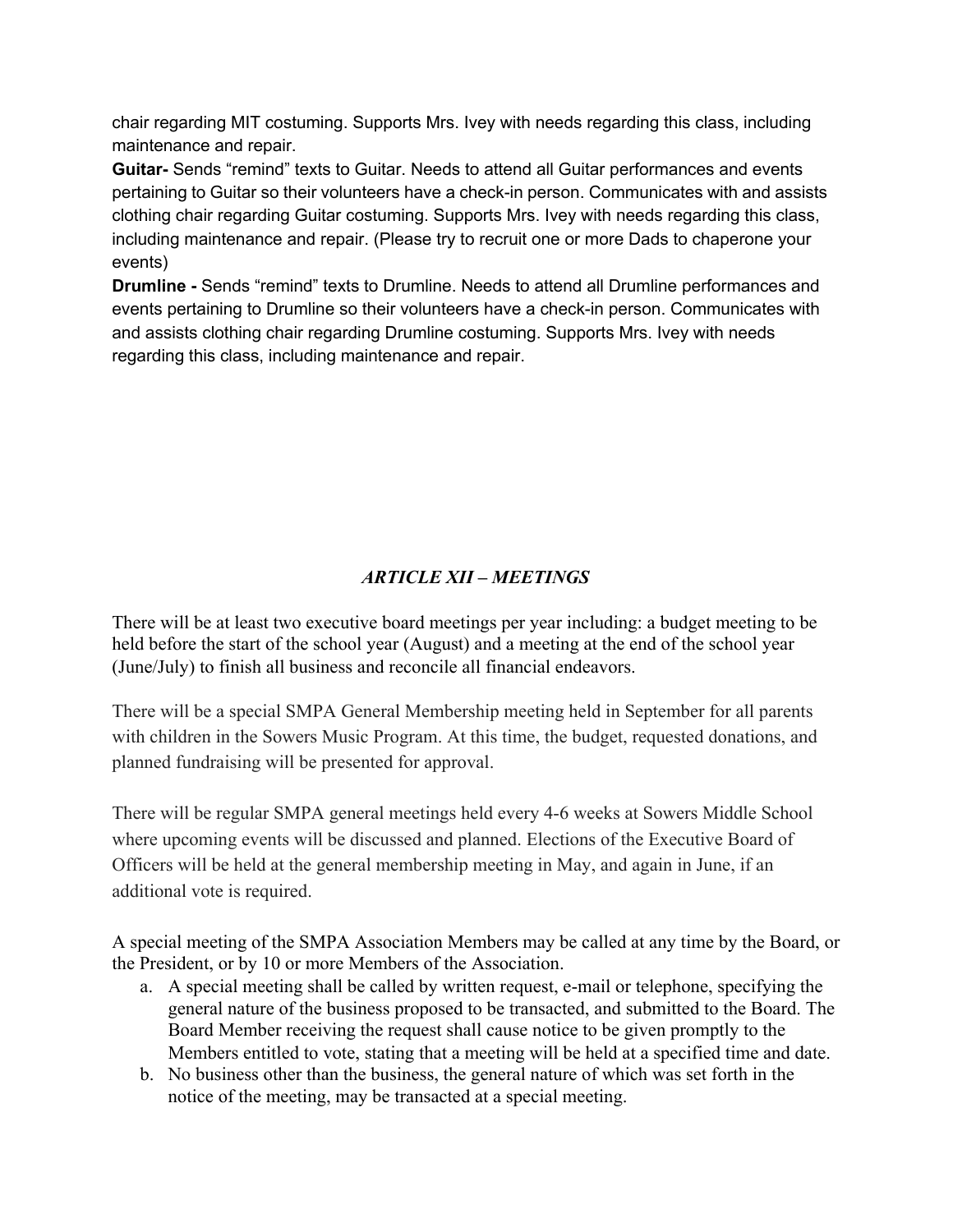- c. General and special notice requirements. Whenever SMPA Members are required or permitted to take any action at a meeting, a written notice of the meeting shall be given, in accordance with this section of these By-Laws, to each member entitled to vote at that meeting. The notice shall specify the place, date, and hour for the meeting and (1) for a special meeting, the general nature of the business transaction, and no other business may be transacted, or (2) for the Annual Meeting, those matters that the Board, at the time notice is given, intends to present for action by the Members, any proper matter may be presented at the meeting. The notice of any meeting at which Officers are to be elected shall include the names of all persons who are nominees when notice is given.
- d. Notice of Certain Agenda Items. Approval by the Members of any of the following proposals, other than by unanimous approval by those entitled to vote, is valid only if the notice states the general nature of the proposal or proposals:
	- a. Removing an Officer without cause
	- b. Filling vacancies on the Board
	- c. Amending the Articles of Association, or
	- d. Electing to wind up and dissolve the Association
	- (1) Notice of any meeting of Members shall be in writing, email or by telephone to all SMPA Members who are entitled to vote.
	- (2) A simple majority of those in attendance shall constitute a quorum for the transaction of business at any meeting of Members.

A majority of current Officers (but no fewer than two current Officers or one-fifth of the authorized number outlined in Article VI, whichever is greater) shall constitute a quorum for the transaction of business at Executive Board meetings. General membership meetings require a quorum of 10 members in attendance in order to conduct any business or vote. If any motion to rescind or change a rule is planned for a specific meeting, notice must be given in writing to the entire membership 10 days in advance of the scheduled meeting.

### *ARTICLE XIII – INDEMNIFICATION*

Liability: To the full extent that the California Nonprofit Association Law, as hereafter amended, and other applicable laws, permit elimination or limitation of the liability of Officers and members, no Officer or Member shall be personally liable for monetary damages as such for any action, or failure to take any action, or any item of damage or cost, either contractual or tortuous, caused by the Association, its Officers or Members. Any amendment or repeal of this Section 8.01(a) which has the effect of increasing Officer or Member liability shall operate prospectively only, and shall not affect any action taken, or any failure to act, prior to its adoption.

Rights of Indemnity: To the full extent permitted by law, this Association shall indemnify its Officers, Members and agents, including persons formerly occupying any such position, against all damages, expenses, judgments, fines, attorney's contributions, settlements and other amounts actually and reasonably incurred in connection with any proceeding, whether or not resulting in the filing or conclusion of a lawsuit, trial, settlement, or arbitration, and including an action by or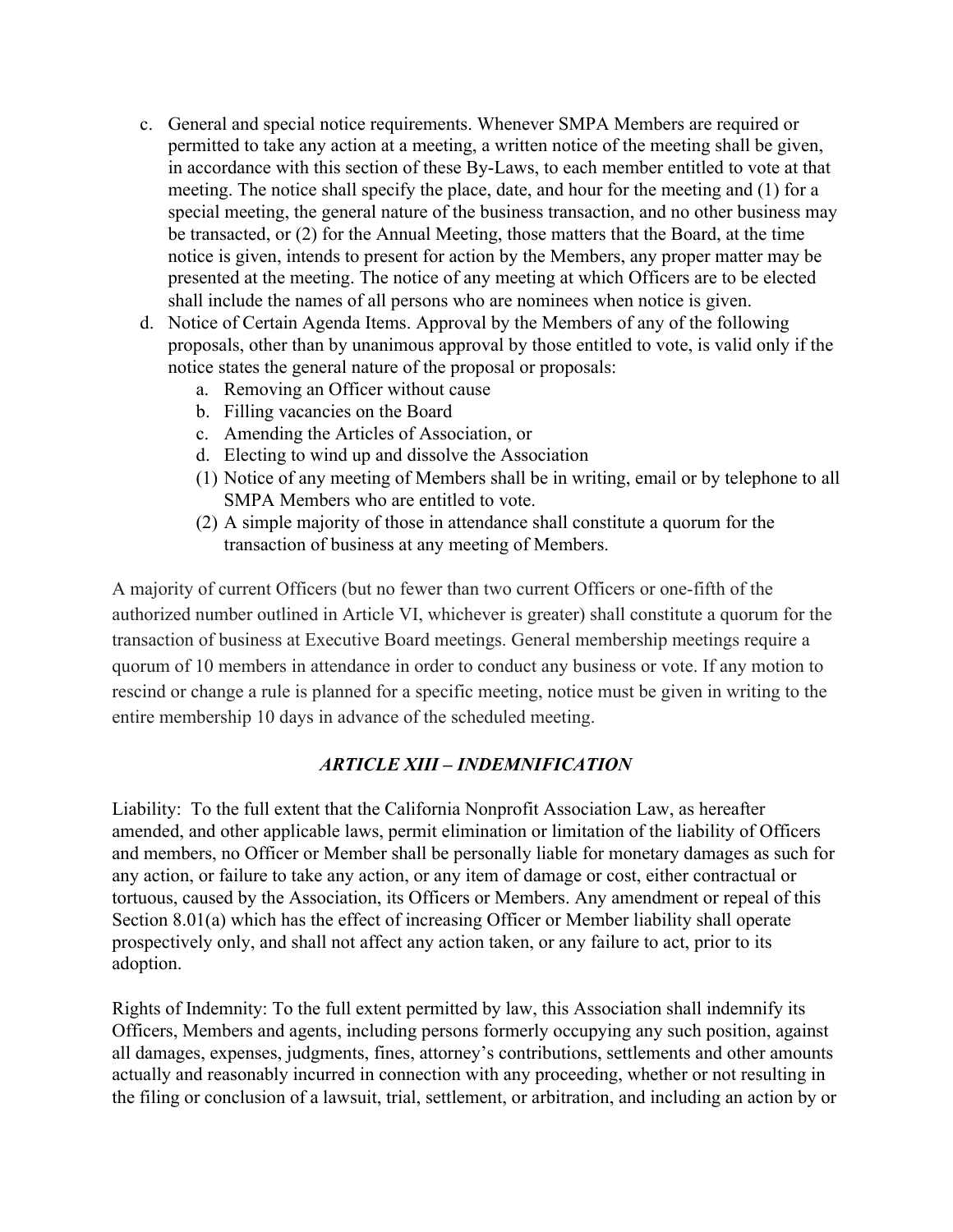in the right of the Association, by reason of the fact that such person is or was associated with this Association. The right to, and procedure for, indemnification shall be made in accordance with Section 5238 of the California Corporations Code, or its successor.

Approval of Indemnity: Upon written request to the Board by any person seeking indemnification, the Board shall promptly determine whether the person seeking indemnification acted in good faith and in a manner such person believed was in the best interests of the Association, and with such care, included reasonable inquiry, as an ordinarily prudent person in a like position would use under similar circumstances. The requirements and limitations of Section 5233 of the California Corporations Code shall apply to the approval of any indemnity if the Board cannot authorize indemnification because the number of the officers who are parties to the proceeding with respect to which indemnification is sought is such as to prevent the formation of a quorum who are not parties to the proceeding, the Board or the attorney or other person rendering services in connection with the defense shall apply to the court in which such proceeding is or was pending to determine whether the application standard of conduct set forth in this section has been met.

Advancement of Expenses: To the full extent permitted by law and except as is otherwise determined by the Board in a specific instance, expenses incurred by a person seeking indemnification under these By-laws in defending any proceeding covered by these Bylaws shall be advanced by the Association prior to the final disposition of the proceeding upon receipt by the Association as undertaking by or on the behalf of such person that the advance will be repaid unless it is ultimately determined that such person is entitled to be indemnified by the Association therefore.

### *ARTICLE XIV – INSURANCE*

SMPA shall have the right to purchase and maintain insurance to the full extent permitted by law on behalf of its Officers and other agents of the Association, against any liability asserted against or incurred by an Officer, or agent in such capacity or arising out of the Officer's or agent's status as such.

#### *ARTICLE XV – ADVISORS*

Sowers Middle School Administrator(s) and Music Program Directors (teachers heretofore referred to as "Directors") shall act as ex-officio, non-voting, advisory committee members to the Executive Board. Advisors shall see that SMPA activities are conducted in accordance with Sowers Middle School Policies and Official Student Conduct.

#### *ARTICLE XVI – AMENDMENTS TO BYLAWS*

Additions to or amendments of the bylaws must be presented in writing to the General Membership one month prior to being voted on by the General Membership. Any changes in the bylaws must have the approval of two-thirds of the membership in attendance at the General